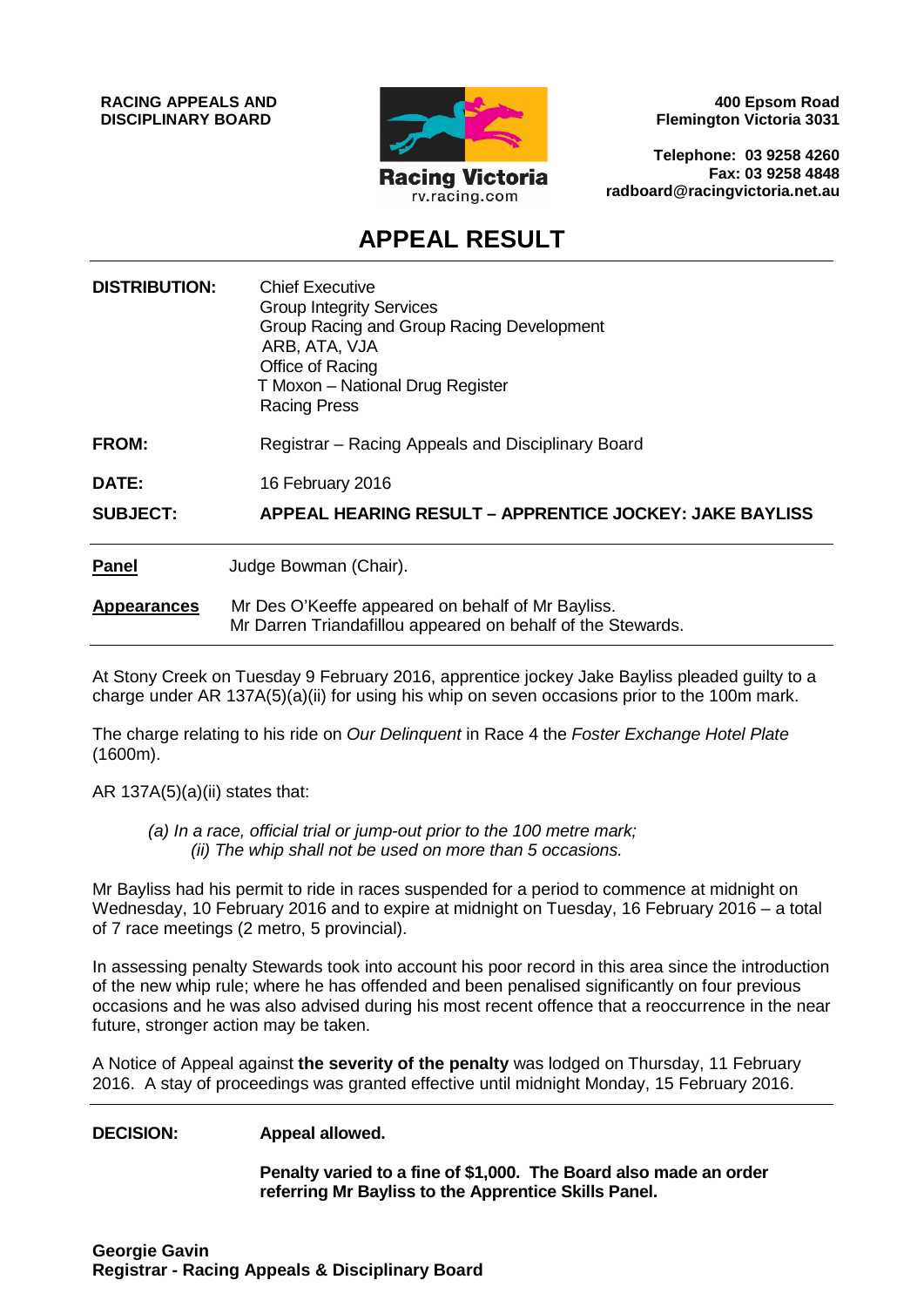# **TRANSCRIPT OF PROCEEDINGS**

### **RACING APPEALS AND DISCIPLINARY BOARD**

\_\_\_\_\_\_\_\_\_\_\_\_\_\_\_\_\_\_\_\_\_\_\_\_\_\_\_\_\_\_\_\_\_\_\_\_\_\_\_\_\_\_\_\_\_\_\_\_\_\_\_\_\_\_\_\_\_\_\_\_\_\_\_

#### **HIS HONOUR JUDGE BOWMAN, Chairman**

#### **EXTRACT OF PROCEEDINGS**

#### **DECISION**

#### **IN THE MATTER OF THE FOSTER EXCHANGE HOTEL PLATE OVER 1600 METRES AT STONY CREEK ON 9/2/16**

#### **APPRENTICE JOCKEY: JAKE BAYLISS**

#### **MELBOURNE**

#### **TUESDAY, 16 FEBRUARY 2016**

MR D. TRIANDAFILLOU appeared on behalf of the RVL Stewards

MR D. O'KEEFFE appeared on behalf of the Appellant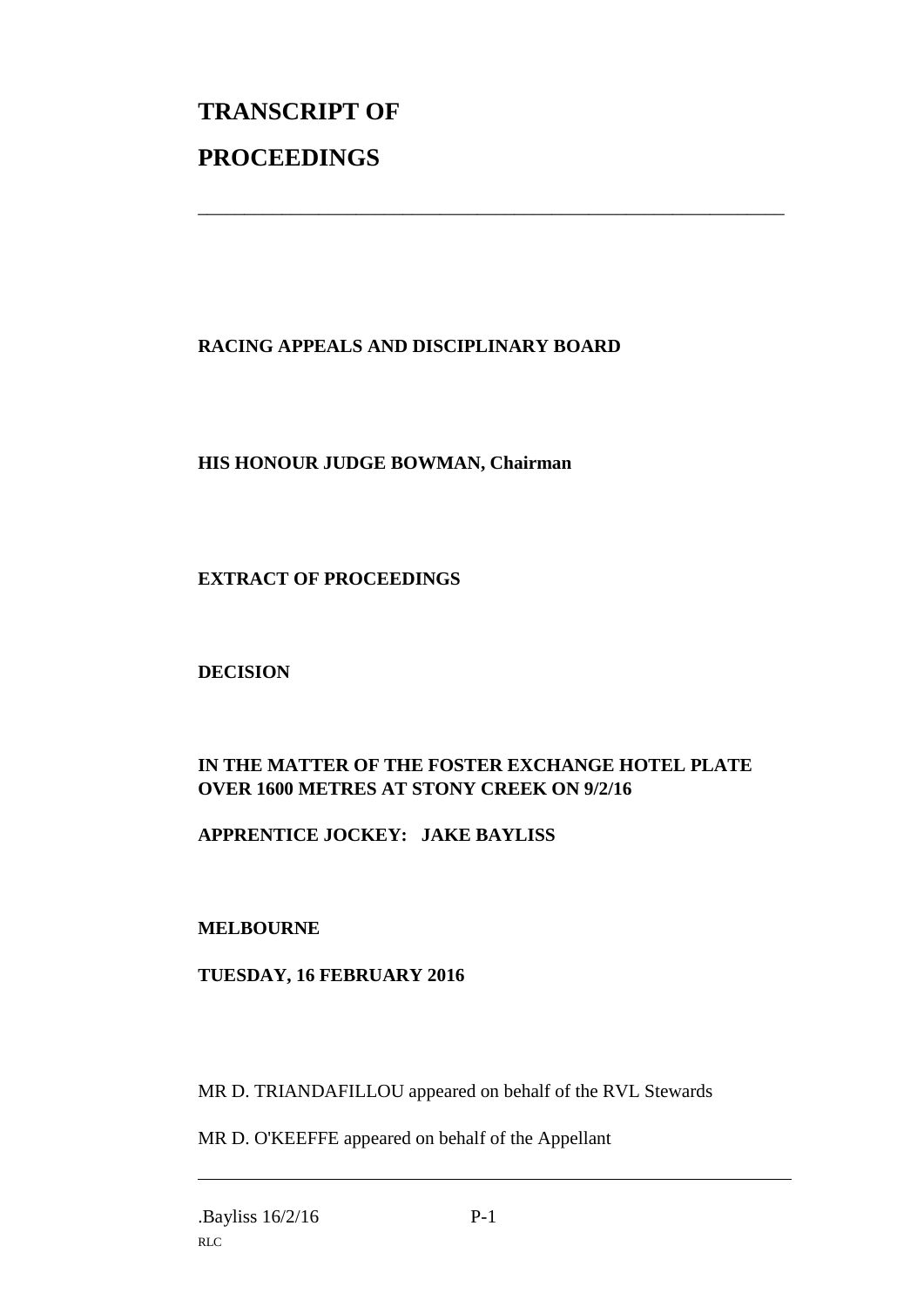CHAIRMAN: Mr Jake Bayliss has pleaded guilty to a breach of Australian Rule 137A(5)(a)(ii), in that at Stony Creek on 9 February 2016, when riding Our Delinquent in race 4, he used the whip on more than five occasions, namely seven prior to the 100-metre mark. The Stewards suspended him for a total of seven meetings. Subsequently, a stay was granted. He is appealing against the severity of that penalty.

This offence occurred some six weeks after the expiry of the period of grace allowed by the Stewards after the rule became operational on 1 December 2015. Even in that period, Mr Bayliss's record in relation to the use of the whip is not good. There were five offences during the period of grace, culminating in a fine of \$200. There have been four offences since, incurring fines of \$200 twice, followed by a fine of \$400 and one of \$500 on 9 February 2016, one week before this offence. On that last occasion, the Stewards also put Mr Bayliss on notice that a penalty over and above a fine may be imposed if he offended again in the near future. Unfortunately, he did.

I have viewed the patrol film. The use of the whip by Mr Bayliss was excessive to the extent of two hits, as agreed, which is a clear breach of the rule. His whip style could not be described as excessively vigorous or savage. Indeed, in the presentation on behalf of Mr Bayliss by Mr O'Keeffe, he emphasised the importance of proportionality in sentencing by the chairman Judge Russell Lewis of this Board in the decision concerning Craig Williams on 5 October 2009. It was a decision shortly following the introduction of the previous whip rule.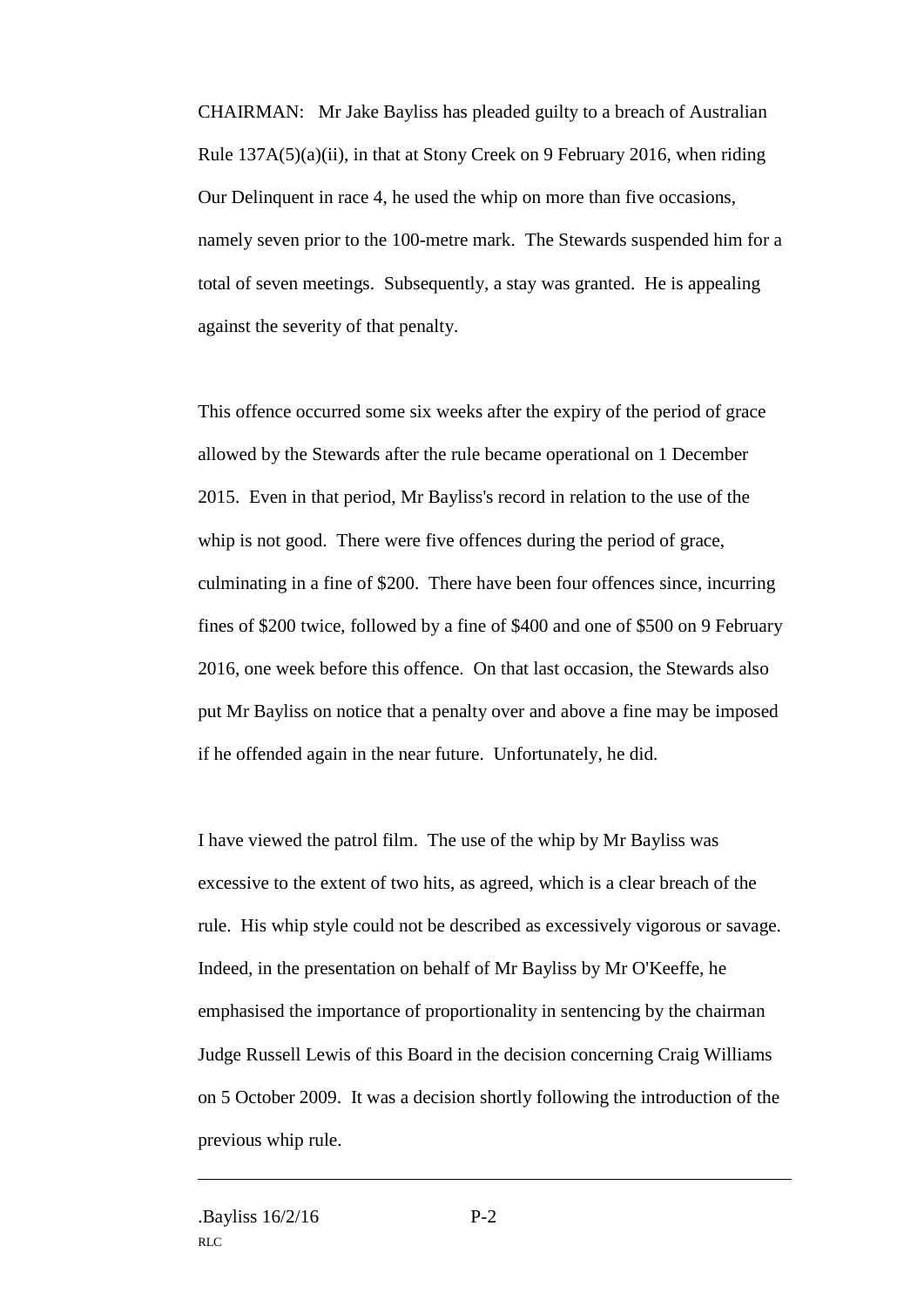Mr O'Keeffe directed my attention to the penalty imposed upon a number of other apprentices. Some, he argued, had offended about as often since the introduction of the new rule as has Mr Bayliss and none had incurred a suspension. I accept that the only suspension for whip use that has been imposed was on a very senior jockey, Kevin Forrester, for striking his mount 15 times, 10 in excess of the rule. Mr Bayliss's offence was two in excess, and the three before that, one in excess.

Mr Bayliss has been to see Lisa Stevens, psychologist, on 12 February last and she has helped him. She is part of the Jockey Assistance Program. Whilst there have been only a few meetings at which Mr Bayliss has ridden since, he has not offended the rule. Ms Stevens believes that with training, he will be in a better position to comply with it.

The rule is a very important one. Whip use is something that receives considerable attention, including from the media, and it is usually unfavourable. Compliance with the rule is of great importance to the image of racing.

With considerable hesitation, I am prepared to allow the appeal in the present case, despite Mr Bayliss's poor record. He is a promising apprentice as opposed to a senior jockey. He had previously been put on notice by the Stewards. I am now putting him on notice that if he offends again in the near future, he cannot expect the leniency that would be afforded to him today.